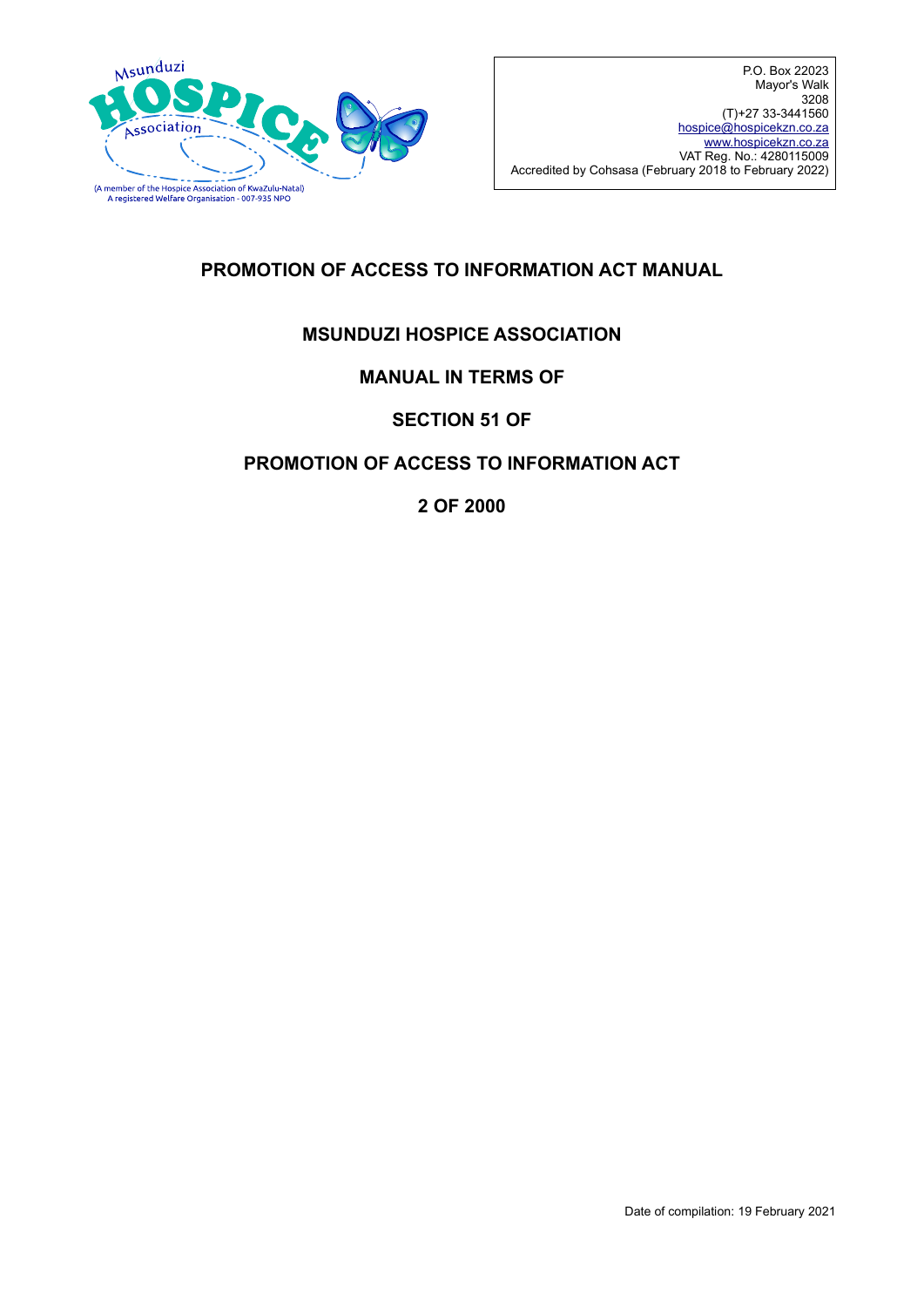# **Table of Contents**

| .3 |
|----|
|    |
|    |
|    |
|    |
|    |
|    |
|    |
|    |
|    |
|    |
|    |
|    |
|    |
|    |
|    |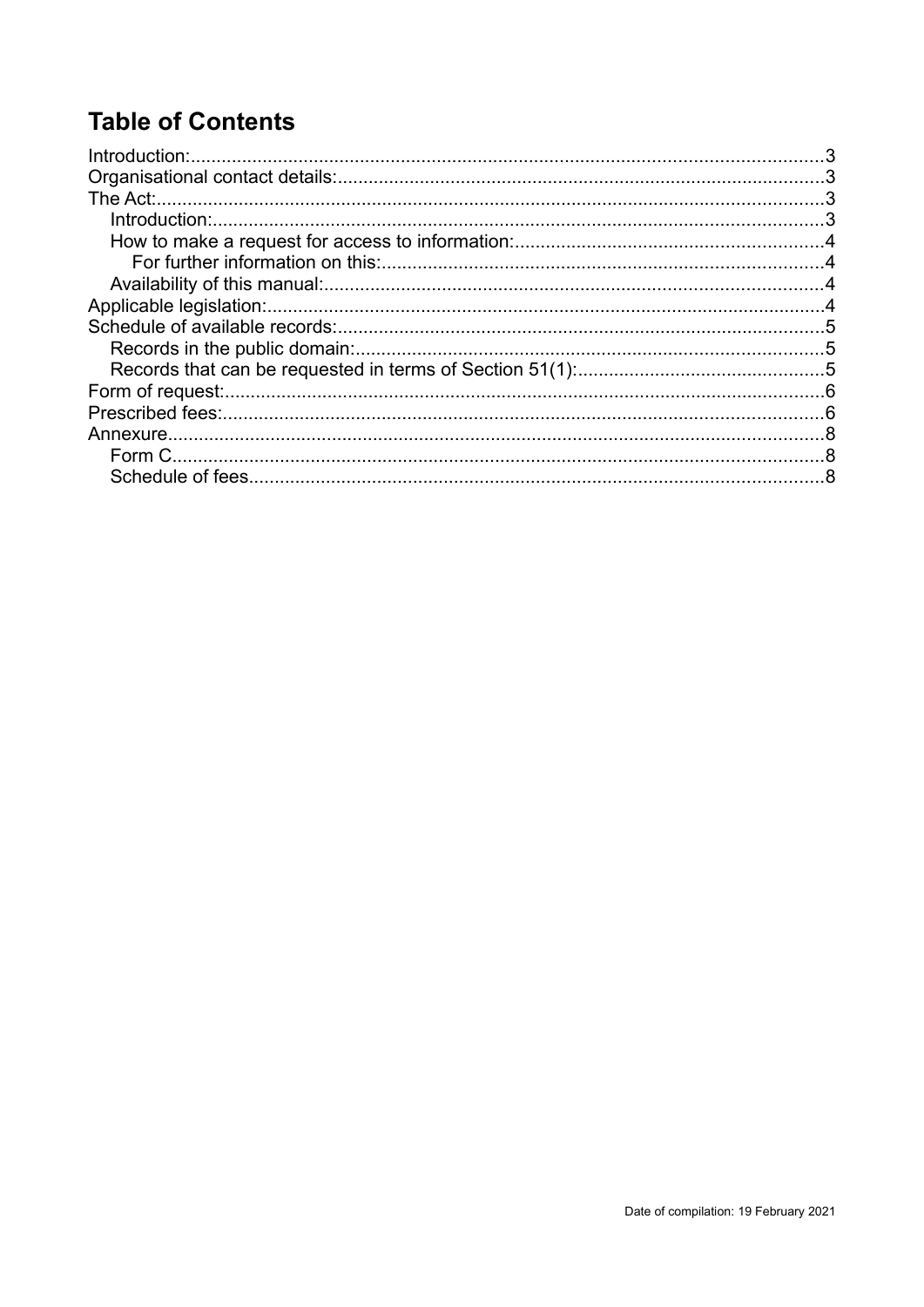## <span id="page-2-0"></span>**Introduction:**

Msunduzi Hospice Association is a Non-profit organisation registered with the Department of Social Development. We provide Palliative Home Based Care services to patients with life limiting and/or life threatening illnesses.

## <span id="page-2-3"></span>**Organisational contact details:**

Board: The Board are elected at an annual AGM. The current chairperson is Praveen Jugmohan. Management details: CEO: Warren Oxford-Huggett Information officer: Warren Oxford-Huggett Postal address: P.O. Box 22023, Mayor's Walk, 3208 Physical address: 200 Zwartkop Road, Prestbury, 3201 Office number: +27333441560 Office number: +27826999105 Email address: [hospice@hospicekzn.co.za](mailto:hospice@hospicekzn.co.za) Email address: [warren@hospicekzn.co.za](mailto:warren@hospicekzn.co.za)

# <span id="page-2-2"></span>**The Act:**

### <span id="page-2-1"></span>**Introduction:**

This manual is published in terms of Section 51 of the Promotion of Access to Information Act No 2 of 2000. The Act gives effect to the provisions of Section 32 of the Constitution. The Constitution of the Republic of South Africa, Act No 108 of 1996, stipulates that everyone has the right of access to any information held by the State, and any information that is held by another person that is required for the exercise or protection of any rights and that national legislation must be enacted to give effect to this right.

The Promotion of Access to Information Act gives effect to this constitutional right and came into effect on 9 March 2001. The object of the Act is to foster a culture of transparency and accountability in public and private bodies and to actively promote a society in which the people of South Africa have effective access to information to enable them to more fully exercise and protect all of their rights.

Section 10 of PAIA provides that the South African Human Rights Commission must compile simple and easily comprehensible guidelines on how to use the Promotion of Access to Information Act. This guide is available for access and viewing in all languages at the South African Human Rights Commission offices, Private Bag X2700, Houghton, 2041. Tel – 0118773600. Fax 0114030625. Website: [www.sahrd.org.za](http://www.sahrd.org.za/)

Due to the fact that some private bodies (private bodies other than public companies in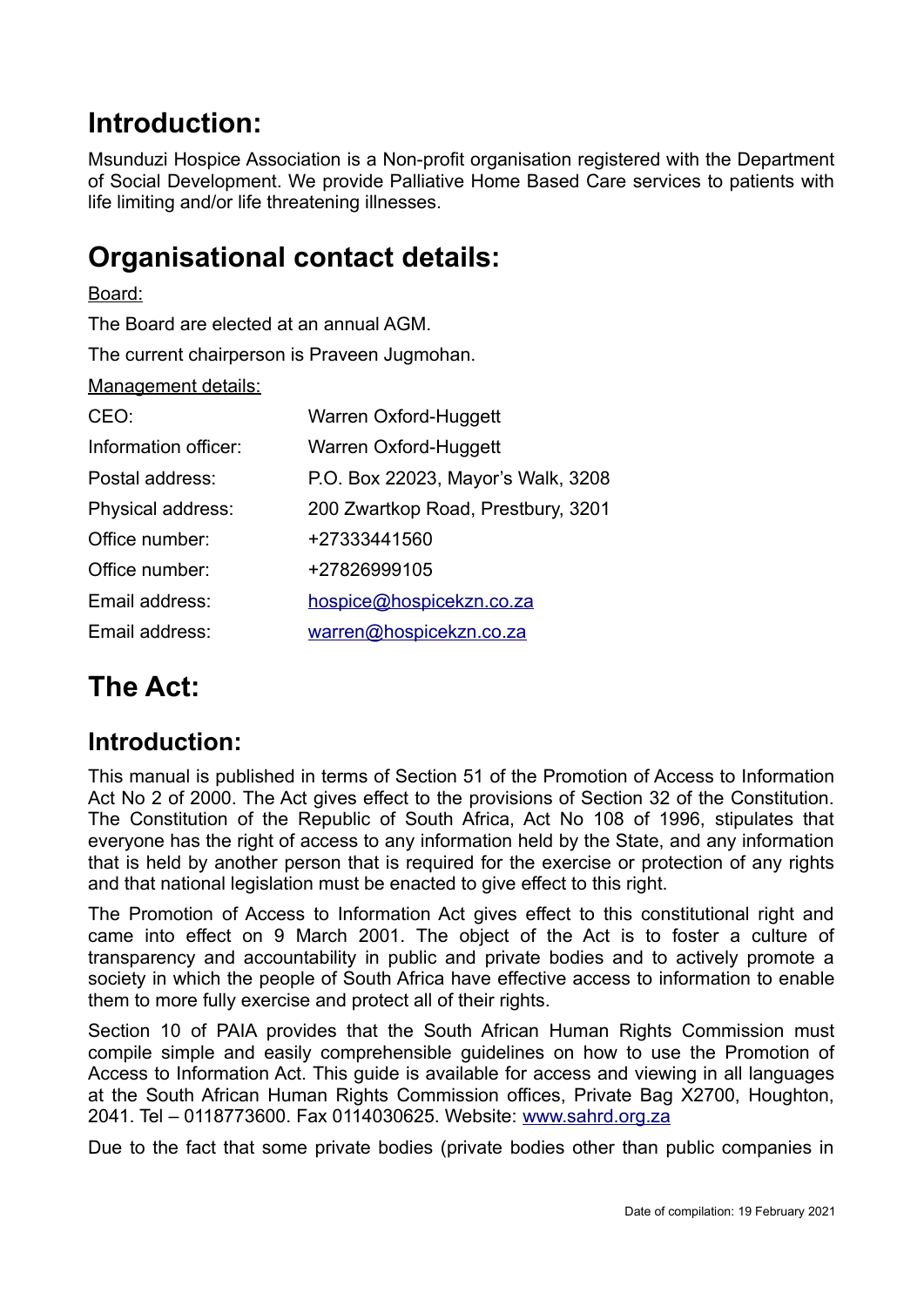terms of section 20 of the Companies Act) have been temporarily exempted from publishing section 51 manuals the South African Human Rights Commission have not included the contact details of the private bodies in this first publication of the the guide. An electronic version of the guide is kept on the website of the South African Human Rights Commission, [www.sahrc.org.za](http://www.sahrc.org.za/) and is updated monthly to keep the public abreast of developments and changes regarding the contact details of information officers of public bodies and general information on PAIA.

### <span id="page-3-3"></span>**How to make a request for access to information:**

A request for access to a record is made by completing a request 'Form C' for private bodies. Form C is available on request from the Msunduzi Hospice Association offices, can be viewed at the end of this manual or can be obtained from the offices and website of the South African Human Rights Commission at www.sahrc.org.za. The request forms must be completed and submitted to the head of the private body from whom access to a record is sought. The head of a private body must respond to the request within 30 days.

#### <span id="page-3-2"></span>**For further information on this:**

Please see section below.

There are costs associated with requests to access information. These costs are determined by the South African Human Rights Commission and are available form their website [www.sahrc.org.za.](http://www.sahrc.org.za/)

### <span id="page-3-1"></span>**Availability of this manual:**

A copy of this manual is available at the offices of the organisation: 200 Zwartkop Road, Prestbury, Pietermaritzburg.

The website of the organisation [www.hospicekzn.co.za](http://www.hospicekzn.co.za/)

# <span id="page-3-0"></span>**Applicable legislation:**

In terms of section 51 (1) of the Act, records are available in accordance with the following legislation:

- Basic Conditions of Employment Act 75 of 1997;
- Employment Equity Act 55 of 1998;
- Health Professions Act 56 of 1974;
- Income Tax Act 58 of 1962:
- Labour Relations Act 66 of 1995
- Non-Profit Organisations Act 71 of 1997;
- Promotion of Access to Information Act 2 of 2000;
- South African Revenue Services Act 34 of 1997;
- Skills Development Levies Act 9 of 1998;
- Skills Development Act 97 of 1998;
- Unemployment Insurance Act 63 of 2001;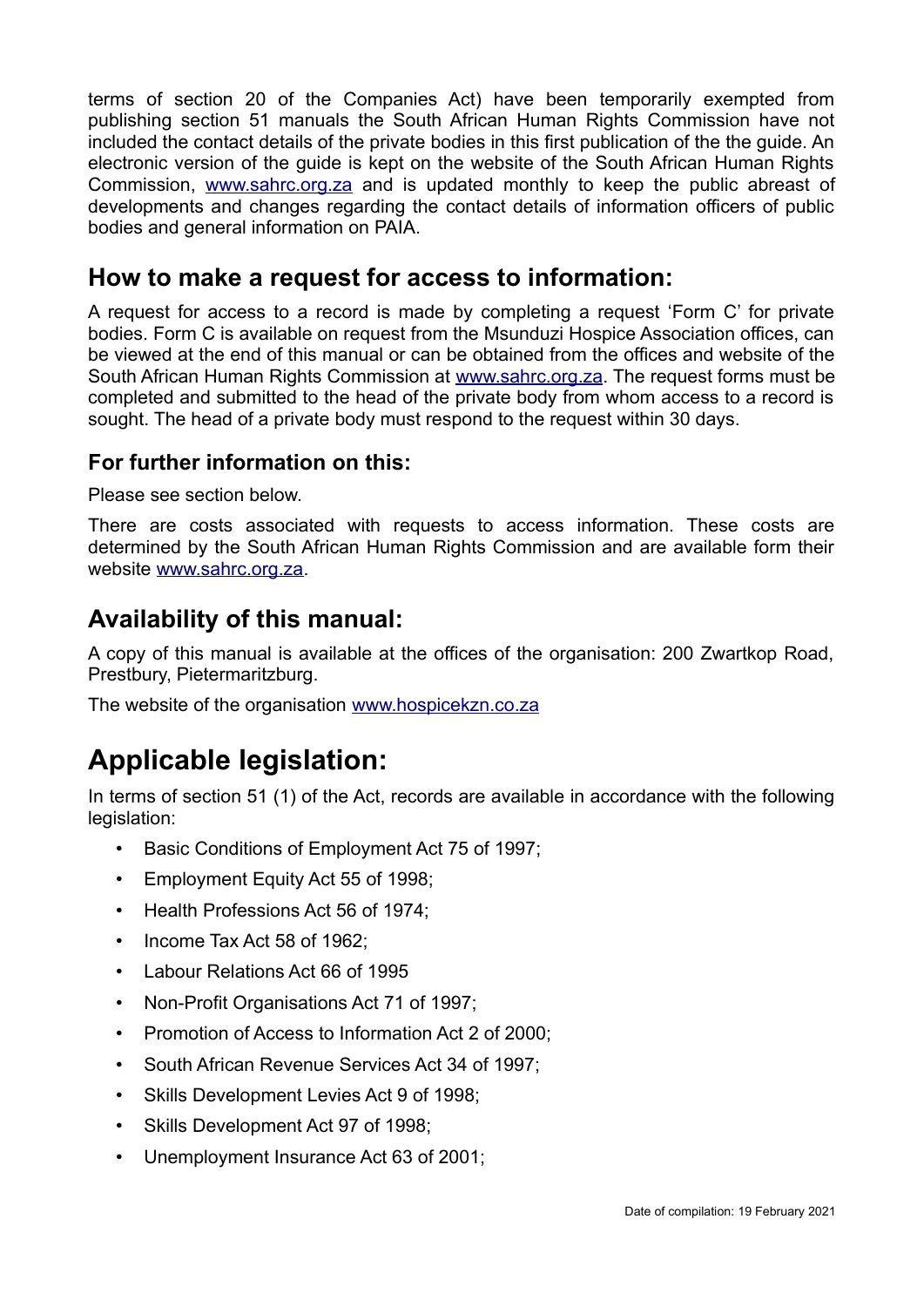- Value Added Tax Act 89 of 1991;
- Compensation for Occupational Injuries and Diseases Act 130 of 1993;

# <span id="page-4-2"></span>**Schedule of available records:**

In terms of section 51(1) the following records are available:

### <span id="page-4-1"></span>**Records in the public domain:**

- Newsletters;
- Pamphlets/brochures;
- Posters;
- Website;
- Facebook (social media);

### <span id="page-4-0"></span>**Records that can be requested in terms of Section 51(1):**

- Organisational:
	- NPO certificate;
	- Board attendance registers and minutes;
	- Schedule of board members;
	- AGM minutes;
- Operational:
	- Employee records;
	- Employment applications;
	- Employment contracts;
	- Disciplinary records;
	- Provident fund details;
	- IRP 5 and IT 3 certificates;
	- Leave details;
	- Medical aid records;
	- Payroll;
	- UIF and PAYE returns;
	- Policies procedures;
	- Annual Financial Statements;
	- Asset register;
	- Tax & VAT returns;
	- Investment records;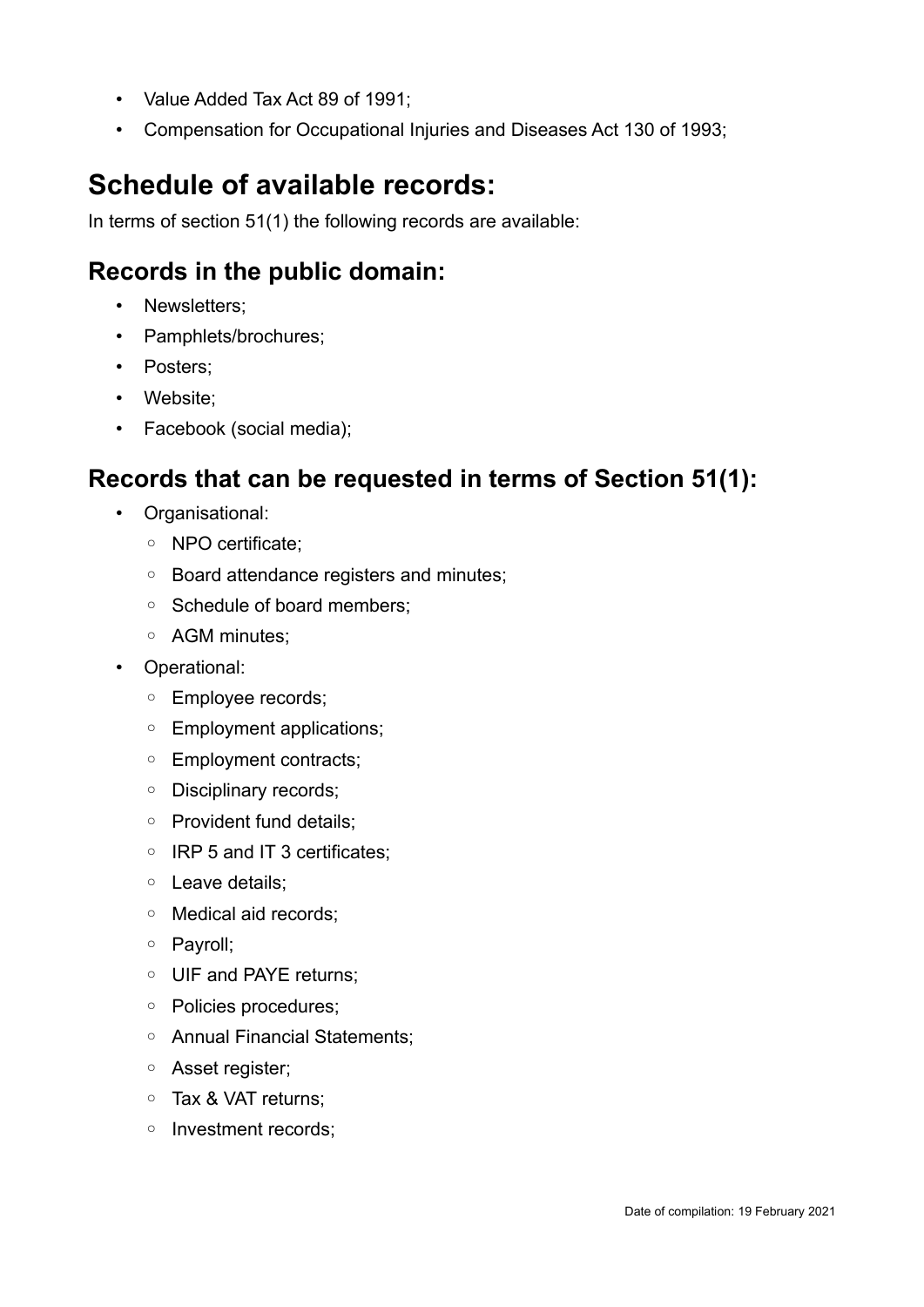- Building plans;
- Title deeds;
- Management reports and minutes;
- Statistical information on activities;
- Care related records:
	- Patient files;
	- Assessment documentation;
	- Care plans;
	- Records of interventions;

## <span id="page-5-1"></span>**Form of request:**

To facilitate your request please:

- Use the prescribed form available of the website of the South African Human Rights Commission [www.sahrc.org.za](http://www.sahrc.org.za/)
- Address your request to the head of the organisation, the CEO.
- Provide sufficient detail to enable the organisation to identify:
	- The records requested;
	- The requester (or if an agent is lodging the request, proof of capacity);
	- The form of access required;
	- The postal address or fax number of the requester (in the republic);
	- If the requester wishes to be informed of the decision in any manner (in addition to written) the manner and particulars thereof;
	- The right the requesters is seeking to exercise or protect with an explanation of the reason the record is required to exercise or protect the right;

Please see Form C attached.

## <span id="page-5-0"></span>**Prescribed fees:**

The following fee structure applies to requests made:

- A requester is required to pay the prescribed fee (R50.00) before a request can be processed;
- If the preparation of the record requested requires more than the prescribed hours (six), a deposit shall be paid (of not more than one third of the access fee which would be payable if the request were granted);
- A requester may lodge an application with a court against the tender/payment of the request fee and/or deposit;
- Records may be withheld until the fees have been paid;
- The fee structure is available on the website of the South African Human Rights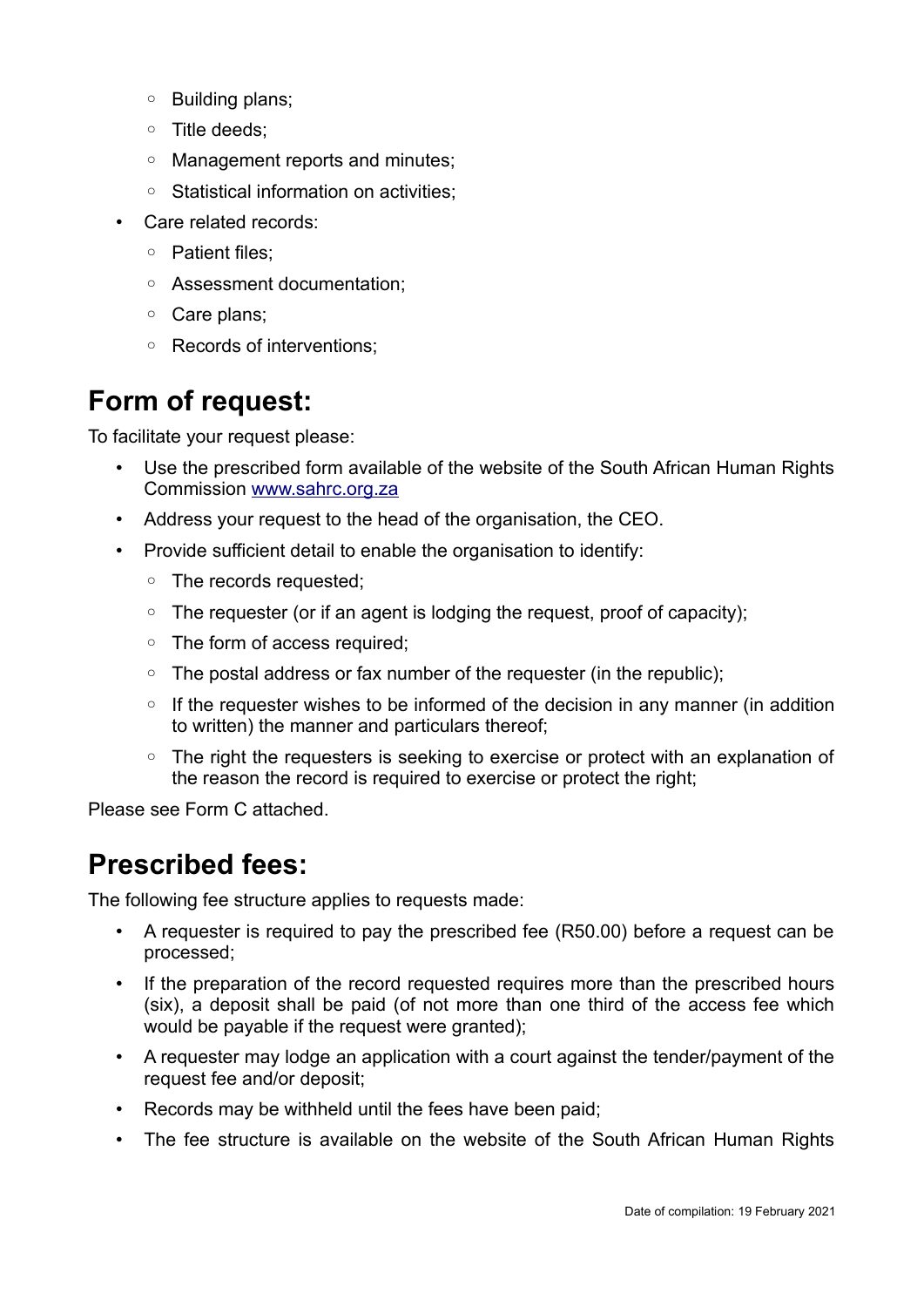Commission [www.sahrc.org.za](http://www.sahrc.org.za/)

Please see attached the fee structure.